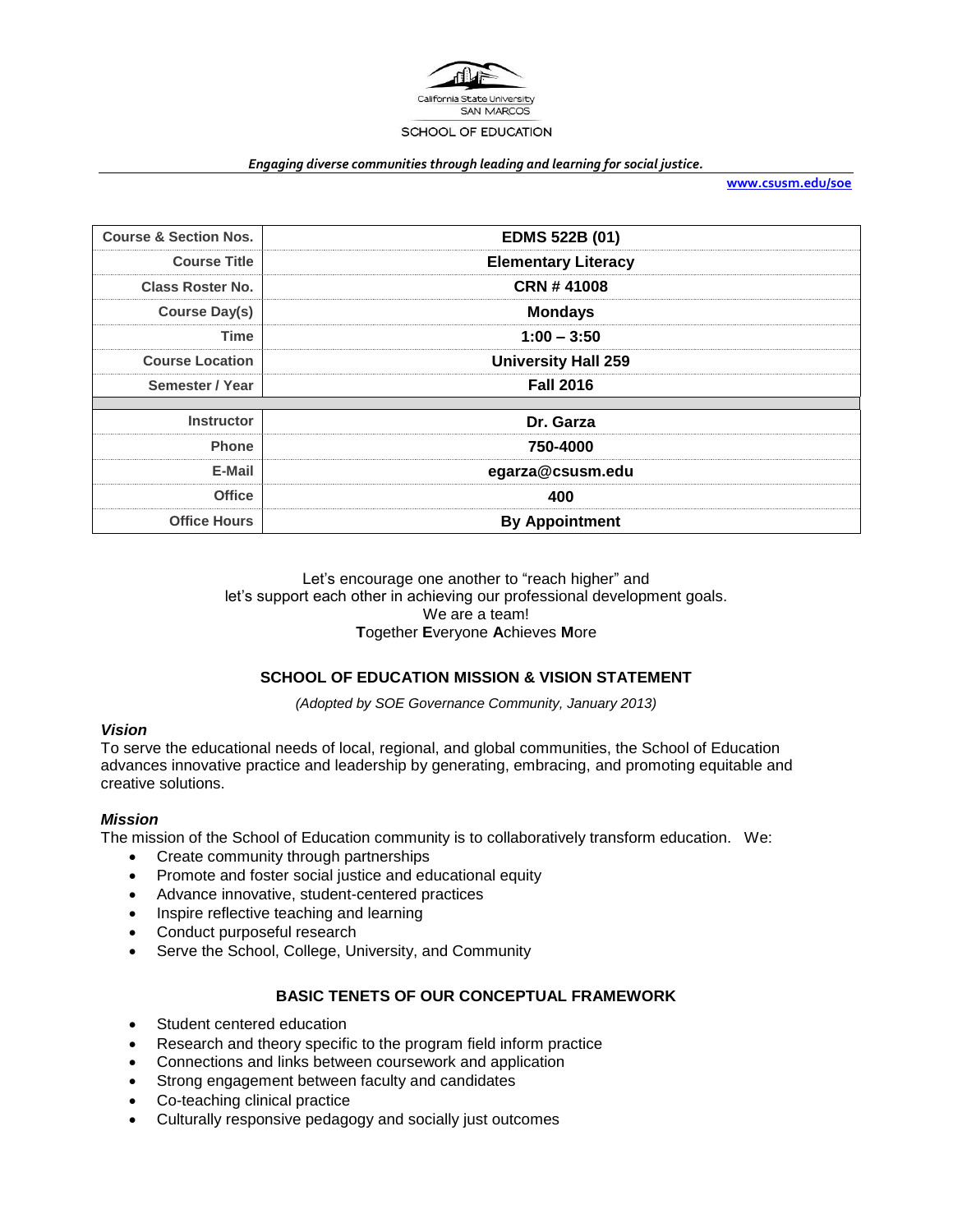# **TABLE OF CONTENTS**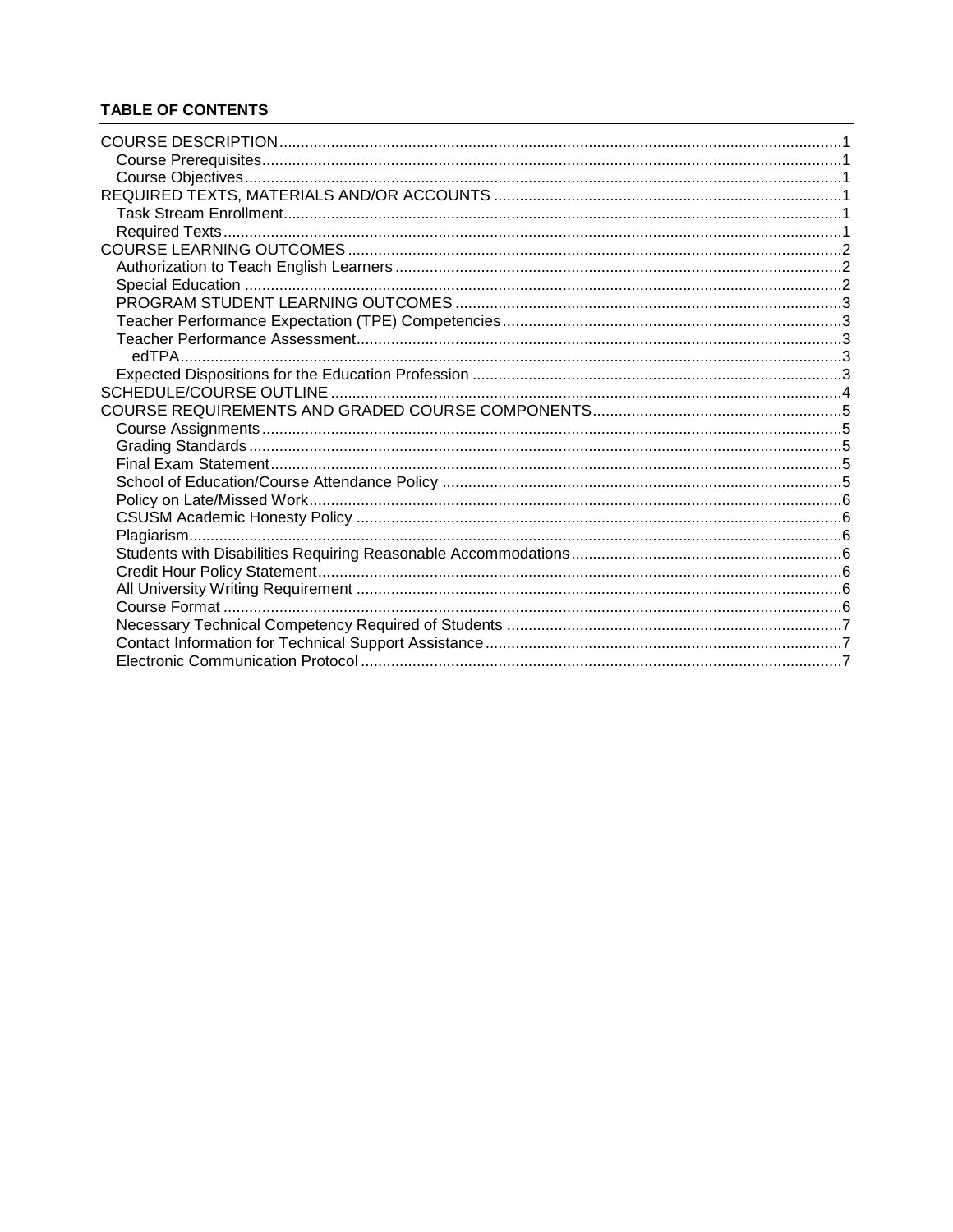# **COURSE DESCRIPTION**

<span id="page-2-0"></span>The primary aim of this course is for students to develop an understanding of the theory, methodology and assessment of English language arts and second language learning in integrated and inclusive elementary and middle school classrooms.

## *California Teaching Commission Standards Alignment:*

The course objectives, assignments, and assessments have been aligned with the CTC standards for Multiple Subjects Credential. The following standards are a primary emphasis for this course:

- 3- Relationship between theory and practice
- 4- Pedagogical thought and reflective practice
- 5- Equity, Diversity & Access

7-A: Multiple Subject Reading, Writing, and Related Language Instruction in English

### <span id="page-2-1"></span>**Course Prerequisites**

Admission to the Multiple Subject Teacher Credential Program.

## <span id="page-2-2"></span>**Course Objectives**

Teacher Candidates will develop as literacy educator professionals, teaching the English language arts. They will develop their professional knowledge, skills, attitudes and values. They will to become effective literacy educators teaching diverse students the English language arts in multiple subject classrooms.

# **REQUIRED TEXTS, MATERIALS AND/OR ACCOUNTS**

## <span id="page-2-4"></span><span id="page-2-3"></span>**Task Stream Enrollment**

The School of Education uses Task Stream to manage candidates' TPE, clinical practice, signature assignment, and disposition assessments. Candidates must be enrolled in Task Stream throughout the Multiple Subject program. Enrollment fees are paid by going to www.taskstream.com and registering. Access the Multiple Subject folio by going to your home page, finding the Self-Enrollment area and clicking the *Enter Code* button. Then enter the program code provided to you at orientation. If this is the correct program, click the *Enroll* button. The Multiple Subject program now will show up on your Task Stream home page when you log in. Be sure to remember your own exact enrollment name and password.

### <span id="page-2-5"></span>**Required Texts**

Zarrillo, James. (2010) *Ready for Revised RICA: A Test Prep Guide* (**3rd Edition**) (ISBN: 9780137008681)

# **Selected readings posted on Cougar Course**

\*CA ELA/ELD Framework (2015)

https://www.mydigitalchalkboard.org/cognoti/content/file/resources/documents/4b/4b6b5574/4b6b5574ba634 f2a0d505cc4b0e78013ab4a7f9a/FrameworkFINAL72415.pdf \*CA common core state standards: English language arts & literacy (2013). http://www.cde.ca.gov/be/st/ss/documents/ finalelaccssstandards.pdf \*CA ELD standards (2012) http://www.cde.ca.gov/sp/el/er/documents/eldstndspublication14.pdf **\***edTPA Handbook **\***Duguay, A., et. al. (2013). Washington, DC: Center for Applied Linguistics. *Implementing the Common Core for English learners: Responses to common questions*. \*Freeman & Freeman. (2004) *Connecting Students to Culturally Relevant Texts* & *Cultural Relevance Rubric* & (2009) *Distinguishing between Academic & Conversational Language* \*Johns, Jerry. Basic Reading Inventory *\**Quiocho, A. *& Ulanoff, S. (2009) Differentiated Literacy Instruction for ELL. Chapter Selections*  \*RICA content specifications (2008) http://www.rica.nesinc.com/RC\_preparation\_materials.asp \*Rivera, M. O., et.al. (2008). Portsmouth, NH: RMC Research Corporation, Center on Instruction *Language and reading interventions for ELLs and ELLs with disabilities.*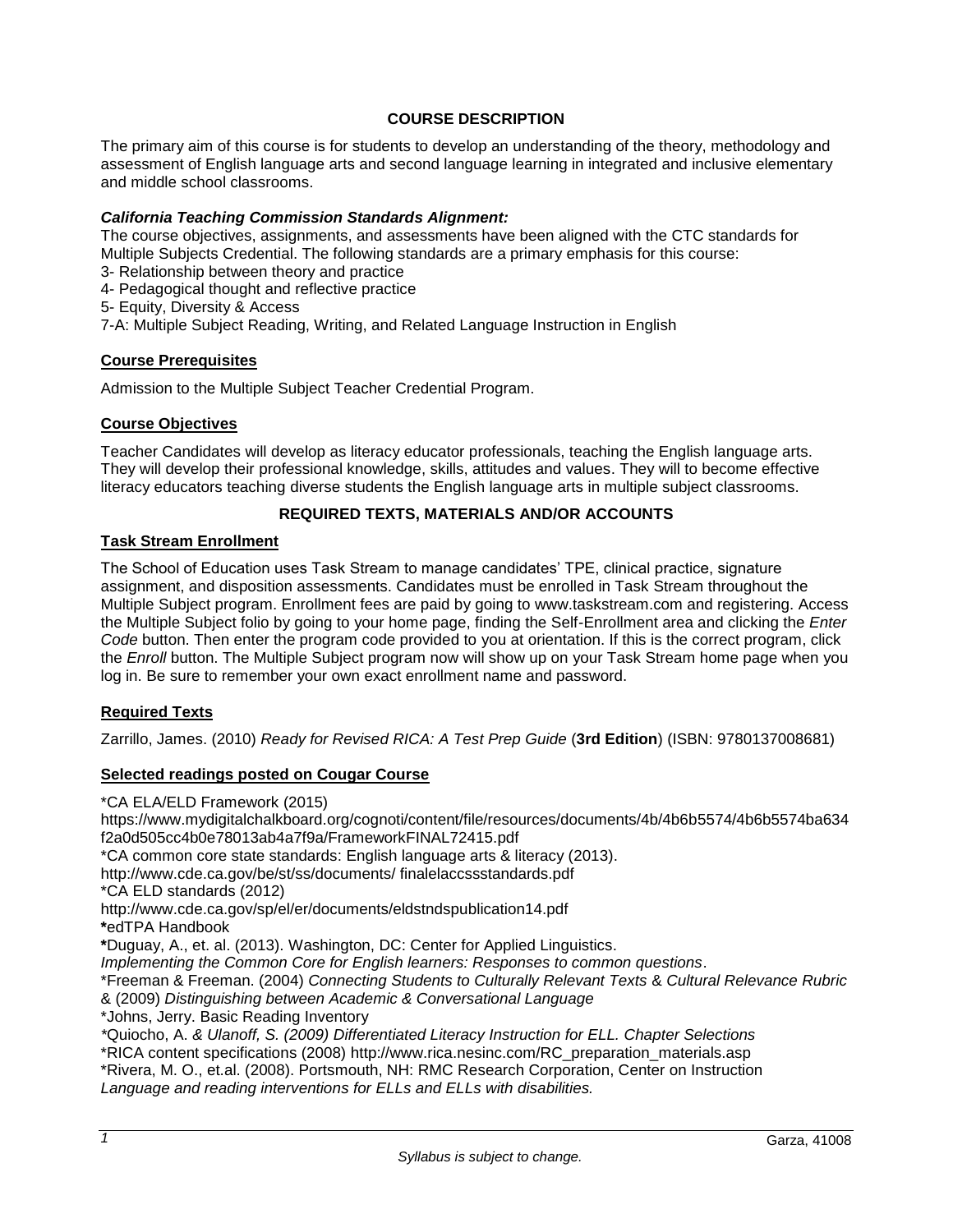# **COURSE LEARNING OUTCOMES**

<span id="page-3-0"></span>Upon successful completion of this course, students will have developed professional knowledge and understanding as a literacy educator, including:

\*How a first and second language is acquired;

\*How the reading process works and its relationship to thought, language and learning;

\*What the content of reading includes: word analysis, fluency, vocabulary, academic language, and background knowledge, comprehension of literature/informational texts and planning/assessment; \*How individuals learn to read and write in first and second languages;

\*How to effectively deliver a comprehensive program of systematic, explicit instruction in reading, writing, listening, and speaking aligned to 1) the CA ELA CCSS, 2) CA ELD Standards and, 3) the ELA/ELD Framework (2014);

\*How multiple monitoring measures within the three basic types of assessments can be used to determine students' progress towards state adopted content standards;

\*How differentiated literacy instruction can be used to meet the needs of the full range of learners who have varied reading levels and language backgrounds.

Upon successful completion of this course, students will have developed professional skills as a literacy educator, including:

\*Can sensitively observe children's language using behaviors;

\*Can demonstrate the use of multiple monitoring measures within the three basic types of assessments to determine students' progress towards state adopted content standards (entry level assessment for instructional planning, monitoring student progress, and summative assessment);

\*Can analyze and interpret results of children's reading and writing behaviors to plan effective and differentiated instruction;

\*Can demonstrate effective instructional delivery in reading, writing and listening and speaking;

\*Can select appropriate materials and instructional strategies to meet the individual needs of students and use core instructional materials for both instruction and intervention;

\*Can differentiate literacy instruction in order to provide Universal Access;

\*Can organize the classroom for teaching reading and writing to the full range of learners who have varied reading levels and language backgrounds.

### Upon successful completion of this course, students will have developed professional attitudes and values as a literacy educator, including:

\*Can appreciate the natural language abilities children possess for processing and producing print;

\*Can value the integration of reading and writing into all curricular areas;

\*Can affirm the importance of a rich environment for an effective language arts program;

\*Can be sensitive to and appreciate culturally and linguistically diverse learners;

\*Can be sensitive to and appreciate the importance of the literacy educator's own reading and writing for personal and professional growth;

\*Can respect for each student, his/her abilities and background and the student's right to instruction that meets his/her individual needs.

# <span id="page-3-1"></span>**Authorization to Teach English Learners**

This credential program has been specifically designed to prepare teachers for the diversity of languages often encountered in California public school classrooms. The authorization to teach English learners is met through the infusion of content and experiences within the credential program, as well as additional coursework. Candidates successfully completing this program receive a credential with authorization to teach English learners. *(Approved by CCTC in SB 2042 Program Standards, August 02)*

# <span id="page-3-2"></span>**Special Education**

Consistent with the intent to offer a seamless teaching credential in the School of Education, this course demonstrates the collaborative infusion of special education competencies reflecting inclusive educational practices.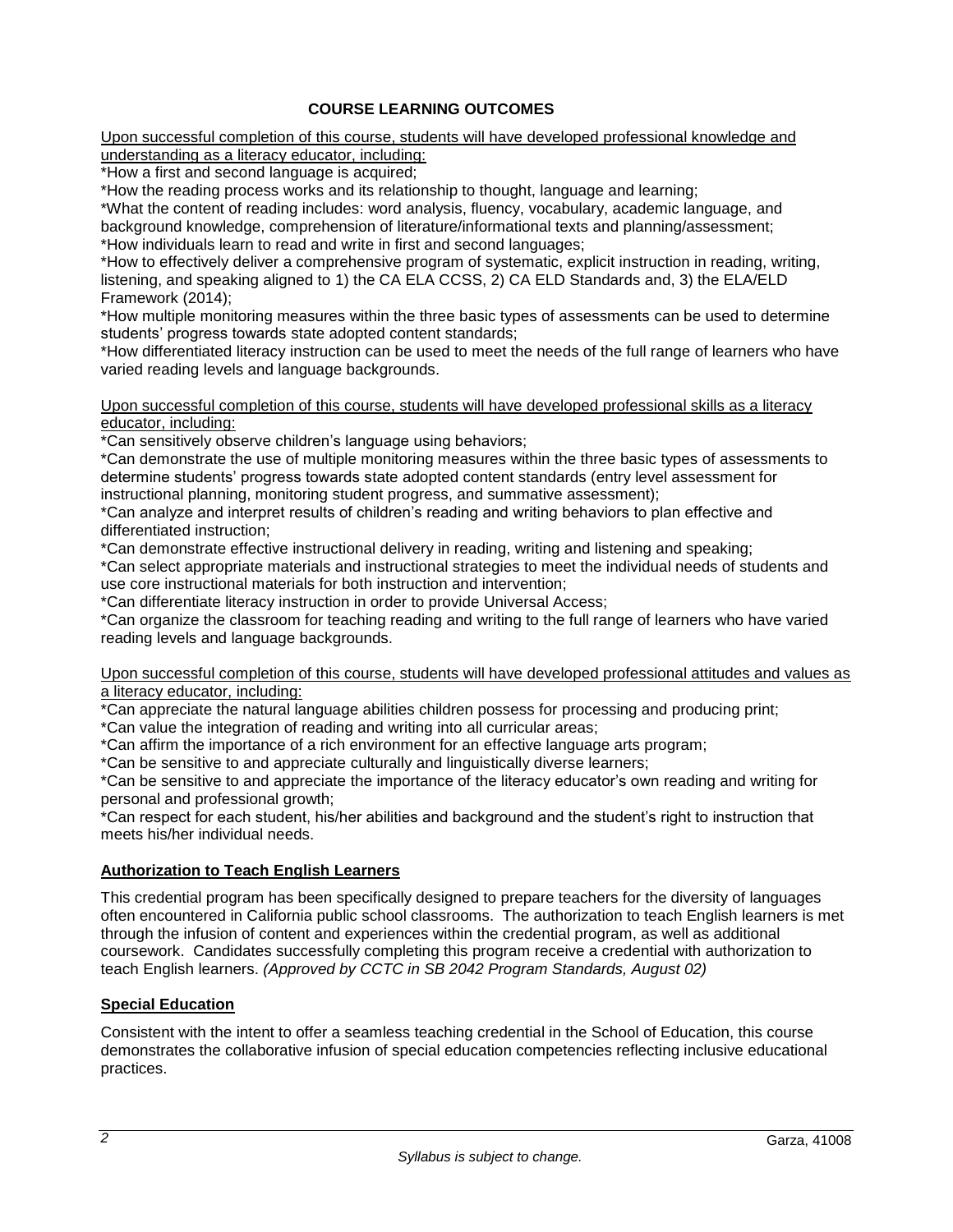# **PROGRAM STUDENT LEARNING OUTCOMES**

# <span id="page-4-1"></span><span id="page-4-0"></span>**Teacher Performance Expectation (TPE) Competencies**

The course objectives, assignments, and assessments have been aligned with the CTC standards for Multiple Subject Credential. This course is designed to help teachers seeking a California teaching credential to develop the skills, knowledge, and attitudes necessary to assist schools and district in implementing effective programs for all students. The successful candidate will be able to merge theory and practice in order to realize a comprehensive and extensive educational program for all students. You will be required to formally address the following TPEs in this course:

 TPE 1A: Subject Specific Pedagogical Skills for Multiple Subject Teaching Assignments Teaching English-Language Arts in a Multiple Subject Assignment

## <span id="page-4-2"></span>**Teacher Performance Assessment**

Beginning July 1, 2008 all California credential candidates must successfully complete a state-approved Teacher Performance Assessment (TPA), as part of the credential program of preparation. During the 2015- 16 academic year the CSUSM credential programs will use either the CalTPA (California Teacher Performance Assessment) or the edTPA (Educative Teacher Performance Assessment). Additionally, to support your success in your credential program and with TPA, SOE classes use common pedagogical language, lesson plans (lesson designs), and unit plans (unit designs).

## <span id="page-4-3"></span>**edTPA**

Beginning in fall 2015, for newly entering initial candidates, the CSUSM assessment system is the edTPA. To assist with your successful completion of the edTPA, a capstone class is part of your curriculum. In this class edTPA related questions and logistical concerns are addressed. Additional support materials are available on the edTPA website: [http://www.edtpa.com/PageView.aspx?f=GEN\\_Candidates.html](http://www.edtpa.com/PageView.aspx?f=GEN_Candidates.html)

### <span id="page-4-4"></span>**Expected Dispositions for the Education Profession**

Education is a profession that has, at its core, certain dispositional attributes that must be acquired and developed. Teaching and working with learners of all ages requires not only specific content knowledge and pedagogical skills, but positive attitudes about multiple dimensions of the profession. The School of Education has identified six dispositions that must be evident in teacher candidates: social justice and equity, collaboration, critical thinking, professional ethics, reflective teaching and learning, and life-long learning. These dispositions have observable actions that will be assessed throughout the preparation program. For each dispositional element, there are three levels of performance - *unacceptable*, *initial target*, and *advanced target*. The description and rubric for the three levels of performance offer measurable behaviors and examples.

The assessment is designed to provide candidates with ongoing feedback for their growth in professional dispositions and includes a self-assessment by the candidate. The dispositions and rubric are presented, explained and assessed in one or more designated courses in each program as well as in clinical practice. Based upon assessment feedback candidates will compose a reflection that becomes part of the candidate's Teaching Performance Expectation portfolio. Candidates are expected to meet the level of *initial target* during the program.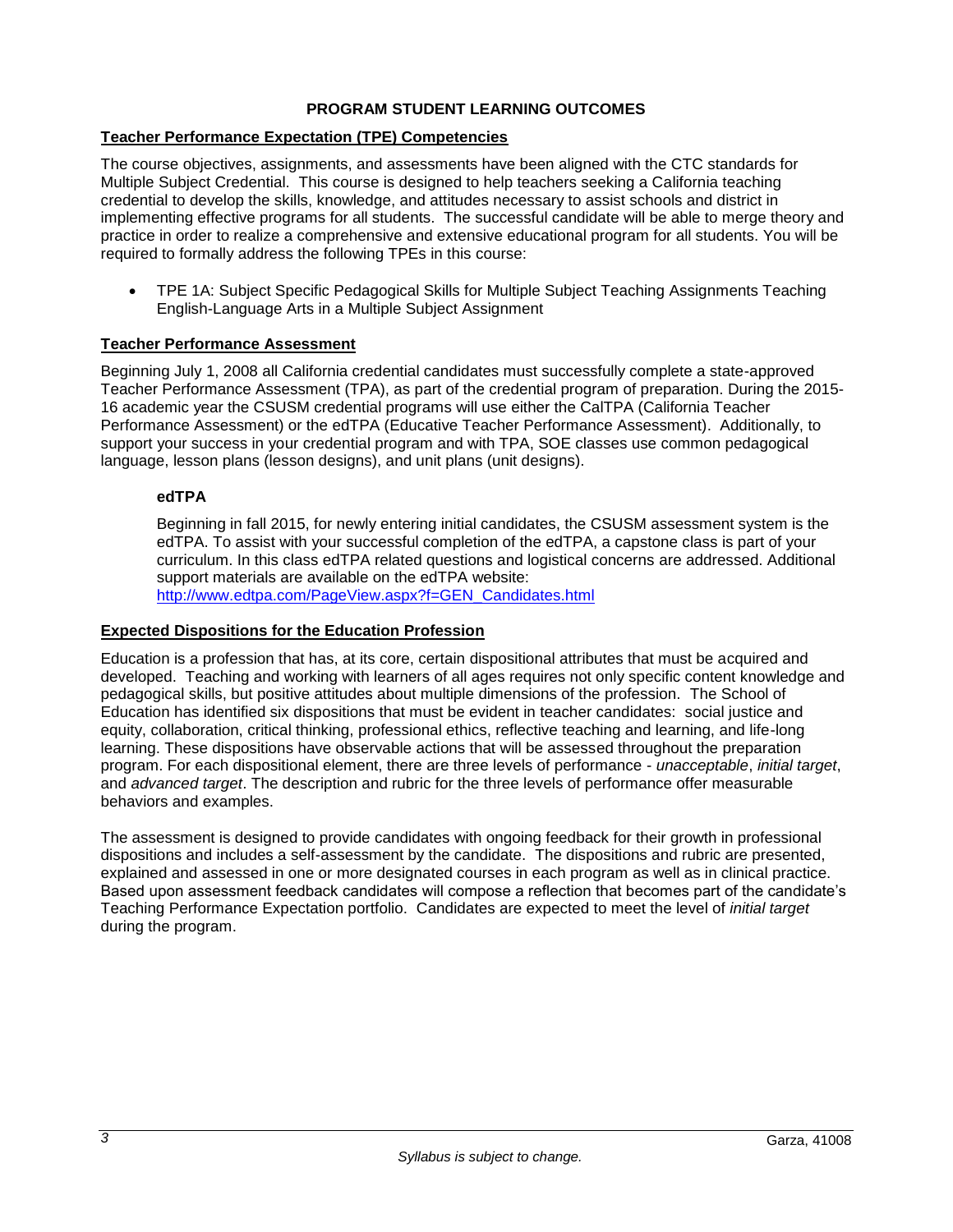# **SCHEDULE/COURSE OUTLINE**

<span id="page-5-0"></span>

| <b>Date</b> | <b>Topics &amp; Readings</b>                                                    | <b>Activities &amp; Assignments</b>                              |
|-------------|---------------------------------------------------------------------------------|------------------------------------------------------------------|
| Module<br>1 | CA CCSS & ELD & Framework & Assessmnt<br>& edTPA rubrx 5                        | <b>Module Activities:</b><br>2 Blog Posts in response to prompts |
|             | Readings:                                                                       | 1 RICA Competency Example                                        |
|             | CA ELD Standards Ch 1 & 2                                                       | 1 edTPA literacy quiz                                            |
|             | CA ELA/ELD Framewk Ch 8 & 1 & 2                                                 | 1 "If-Then" Thinking Chart                                       |
|             | Smrt Blnc: Assess Std Work Using Rubrics                                        |                                                                  |
| Module      | ELD Culture, L1, L2 Acquisition, Rdng &                                         | <b>Module Activities:</b>                                        |
| 2           | Differentiated Instruction, edTPA rubrx 2-3                                     | 2 Blog Posts in response to prompts                              |
|             | Readings:                                                                       | 1 RICA Competency Example                                        |
|             | Freeman (2009) Ch 2                                                             | 1edTPA literacy quiz                                             |
|             | CA ELA/ELD Framewk Ch 9                                                         | Garza's ELA/ELD PowerPoint                                       |
|             | CA ELD Standards Ch 4 & 6                                                       |                                                                  |
| Module      | Language CCSS & ELD Part 2 & Writing                                            | <b>Module Activities:</b>                                        |
| 3           | Strategies, edTPA rubrx 4                                                       | 2 Blog Posts in response to prompts                              |
|             | Readings:                                                                       | 1 RICA Competency Example                                        |
|             | CA ELD Standards Ch 5                                                           | 1edTPA literacy quiz                                             |
|             | CA ELA/ELD Framewk Ch 5                                                         | 1 RAFT report                                                    |
| Module      | 21 <sup>st</sup> Century Literacies & Academic Language                         | <b>Module Activities:</b>                                        |
| 4           | Demands & Supports & Writing Fluency                                            | 2 Blog Posts in response to prompts                              |
|             | Readings:                                                                       | 1 RICA Competency Example                                        |
|             | CA ELA/ELD Framework Ch 4 & p.1031<br>CA ELA/ELD Framewk Ch 10 & 5              | 1 edTPA literacy quiz<br>1 BRFR                                  |
|             |                                                                                 |                                                                  |
| Module      | Duguay (2013) Article & Power Point<br>Lesson Planning & Acad Lang & Comprhenxn | <b>Module Activities:</b>                                        |
| 5           | & Engaging Lit & Data Analysis Grid                                             | 2 Blog Posts in response to prompts                              |
|             | Readings:                                                                       | 1 RICA Competency Example                                        |
|             | <b>CA ELA/ELD Framework</b>                                                     | 1 edTPA literacy quiz                                            |
|             | CA ELD Ch 3                                                                     | 1 cloze                                                          |
|             | Grammar & Meaning Power point                                                   | Assignment:                                                      |
|             | Frey & Fisher (2013) "close reading"                                            | <b>Literacy Instruction Strategy</b>                             |
| Module      | Comprehension & Vocabulary & Acad Lang &                                        | <b>Module Activities:</b>                                        |
| 6           | <b>ELD &amp; Analyzing Texts</b>                                                | Participate in class session(s) each week                        |
|             | Readings:                                                                       | 2 Blog Posts in response to prompts                              |
|             | CA ELA/ELD Framework - ELD Vignettes                                            | 1 RICA Competency Example                                        |
|             | CA ELD Standards Ch 3                                                           | 1 edTPA literacy quiz                                            |
|             | Freeman (2009) Ch 2                                                             |                                                                  |
|             | Digital Textbooks: History of Us                                                |                                                                  |
| Module      | Lesson Plan Review & Reciprocal Teaching &                                      | <b>Module Activities:</b>                                        |
| 7           | Lit Circles & Instruxnl Recommendations                                         | 2 Blog Posts in response to prompts                              |
|             | Readings:                                                                       | 1 RICA Competency Example                                        |
|             | <b>CA ELA/ELD Framework</b>                                                     | 1 edTPA literacy quiz                                            |
|             | Sentence expansion and/or combining                                             | <b>Assignment:</b>                                               |
|             |                                                                                 | Literacy Lesson Plan                                             |
| Module      | <b>RICA</b> review                                                              | <b>Module Activities:</b>                                        |
| 8           | <b>Recommended OERS</b>                                                         | Participate in class session(s) each week                        |
|             | ELA/ELD Framework p. 1031                                                       | <b>ELA/ELD Standards &amp; Framework Review</b>                  |
|             | Book Resources for Teachers &                                                   | <b>Review Literacy Organizations</b>                             |
|             | Recommended Literature                                                          | <b>Assignment:</b>                                               |
|             |                                                                                 | Literacy Assessment                                              |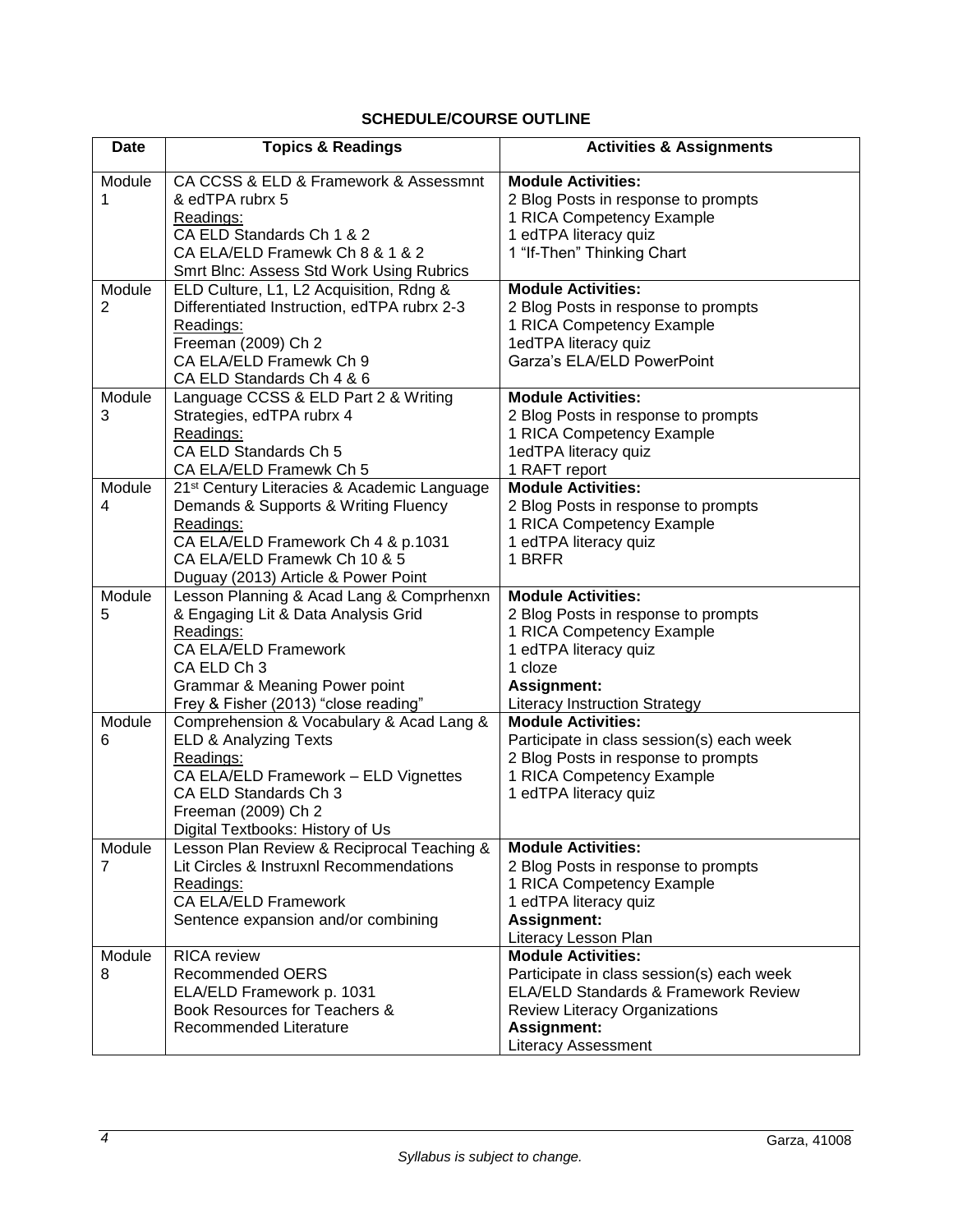# **COURSE REQUIREMENTS AND GRADED COURSE COMPONENTS**

# <span id="page-6-1"></span><span id="page-6-0"></span>**Course Assignments**

### \*Literacy Module Activities

In each module, you engage in a variety of interactive activities related to literacy and language arts instruction and assessment both during class and on the cougar course. Posting to your private blog (on cougar course) comprises one of the regular module activities. Each blog entry must respond to the specific prompt on the cougar course. Detailed descriptions of all module activities are posted on cougar course.

## \*Literacy Instruction Strategy Report

In this course, you collaborate with partners to model instructional strategies for teaching literacy and language. As you become familiar with a specific strategy, you can plan and create the needed materials for a demonstration of the strategy. After your demonstration, your job is to write a report about the instructional strategies you observed. A detailed description of this assignment is posted on our cougar course.

## \*Literacy Lesson Plan

This is your opportunity to apply what you are learning about quality literacy instruction by designing a lesson plan. Use the templates and criteria for quality lesson design as your guide. Prepare a lesson that uses direct/explicit instruction and "instructional scaffolding" so that you fully support the learner's progress from dependence toward independence. A detailed description of this assignment is posted on cougar course.

### \*Literacy Assessment

You are invited to explore the power of authentic literacy assessments to inform your instructional planning and delivery so you can effectively respond to students. Through this assignment, you'll become familiar with the different purposes of literacy assessments and involved in the process of gathering and analyzing assessment data. Specific and detailed descriptions of this assignment are posted on our cougar course.

## <span id="page-6-2"></span>**Grading Standards**

| <b>Assignment</b>                                  | Weight %(points) |
|----------------------------------------------------|------------------|
| <b>Literacy Module Activities</b>                  | $30\%$ (60)      |
| Literacy Instruction Strategy Report               | 20% (40)         |
| Literacy Lesson Plan                               | 20% (40)         |
| <b>Literacy Assessment</b>                         | 20% (40)         |
| <b>Collegial Participation &amp; Collaboration</b> | 10% (20)         |

In order to earn a teaching credential from the state of California, you must maintain a B average (3.0 GPA) and cannot receive below a C+ in any course in your teacher education program. Grading Scale:  $93\% = A\,90\% = A - 87\% = B + 83\% = B\,80\% = B - 78\% = C +$ 

# <span id="page-6-3"></span>**Final Exam Statement**

There is no final exam.

# <span id="page-6-4"></span>**School of Education/Course Attendance Policy**

Due to the dynamic and interactive nature of courses in the School of Education, all candidates (course participants) are expected to attend all classes and participate actively. At a minimum, candidates (course participants) must attend more than 80% of class time, or s/he may not receive a passing grade for the course at the discretion of the instructor. Individual instructors may adopt more stringent attendance requirements. Should the candidate (course participants) have extenuating circumstances, s/he should contact the instructor as soon as possible. *(Adopted by the COE Governance Community, December, 1997).*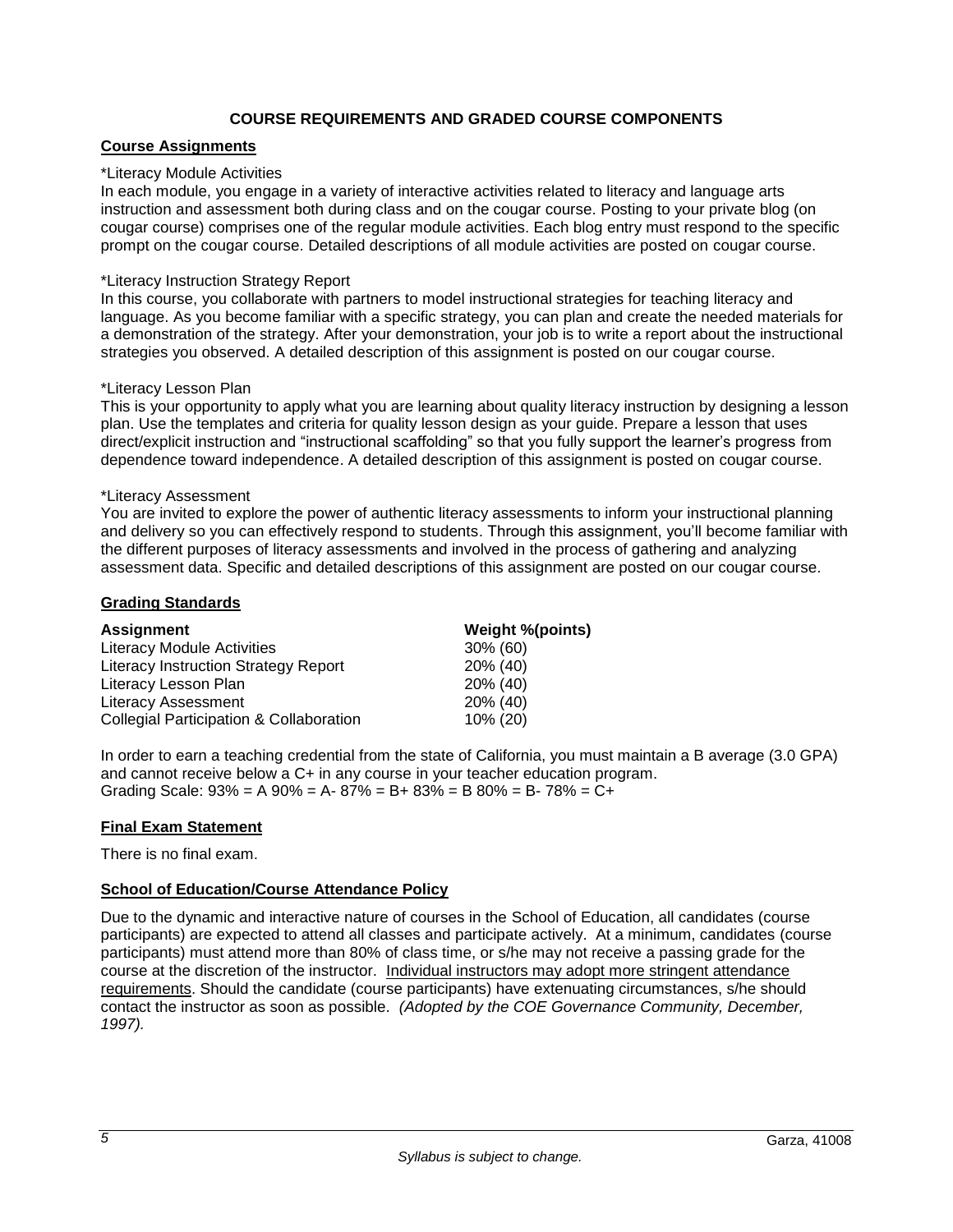# <span id="page-7-0"></span>**Policy on Late/Missed Work**

This course is divided into 8 modules. All work assigned for a module is due by the end of the module (unless otherwise noted in the course calendar) and must be submitted to cougar course by the due date. In order to receive credit, you must submit your assignments on time. Late assignments will not be accepted unless permission by the professor is granted by email PRIOR to the due date in response to a student's request for an extension via email PRIOR to the due date.

# **GENERAL CONSIDERATIONS**

## <span id="page-7-1"></span>**CSUSM Academic Honesty Policy**

Students will be expected to adhere to standards of academic honesty and integrity, as outlined in the Student Academic Honesty Policy. All assignments must be original work, clear and error-free. All ideas/material that are borrowed from other sources must have appropriate references to the original sources. Any quoted material should give credit to the source and be punctuated accordingly.

Academic Honesty and Integrity: Students are responsible for honest completion and representation of their work. Your course catalog details the ethical standards and penalties for infractions. There will be zero tolerance for infractions. If you believe there has been an infraction by someone in the class, please bring it to the instructor's attention. The instructor reserves the right to discipline any student for academic dishonesty, in accordance with the general rules and regulations of the university. Disciplinary action may include the lowering of grades and/or the assignment of a failing grade for an exam, assignment, or the class as a whole. Incidents of Academic Dishonesty will be reported to the Dean of Students. Sanctions at the University level may include suspension or expulsion from the University. Refer to the full Academic Honesty Policy at: [http://www.csusm.edu/policies/active/documents/Academic\\_Honesty\\_Policy.html](http://www.csusm.edu/policies/active/documents/Academic_Honesty_Policy.html)

## <span id="page-7-2"></span>**Plagiarism**

As an educator, it is expected that each candidate (course participant) will do his/her own work, and contribute equally to group projects and processes. Plagiarism or cheating is unacceptable under any circumstances. If you are in doubt about whether your work is paraphrased or plagiarized see the Plagiarism Prevention for Students website [http://library.csusm.edu/plagiarism/index.html.](http://library.csusm.edu/plagiarism/index.html) If there are questions about academic honesty, please consult the University catalog.

# <span id="page-7-3"></span>**Students with Disabilities Requiring Reasonable Accommodations**

Students with disabilities who require reasonable accommodations must be approved for services by providing appropriate and recent documentation to the Office of Disabled Student Services (DSS). This office is located in Craven Hall 4300, and can be contacted by phone at (760) 750-4905, or TTY (760) 750- 4909. Students authorized by DSS to receive reasonable accommodations should meet with their instructor during office hours or, in order to ensure confidentiality, in a more private setting.

### <span id="page-7-4"></span>**Credit Hour Policy Statement**

Teacher Candidates are expected to spend a minimum of two hours of work outside of the face-to-face classroom each week for each unit of credit. For this 3-unit course, plan on 6 hours of homework per week.

### <span id="page-7-5"></span>**All University Writing Requirement**

Every course at the university, including this one, has a writing requirement of at least 2500 words. The writing requirements for this course will be met as described in the assignments.

### <span id="page-7-6"></span>**Course Format**

This course is offered in the following format: traditional (FT) instruction: face-to-face.